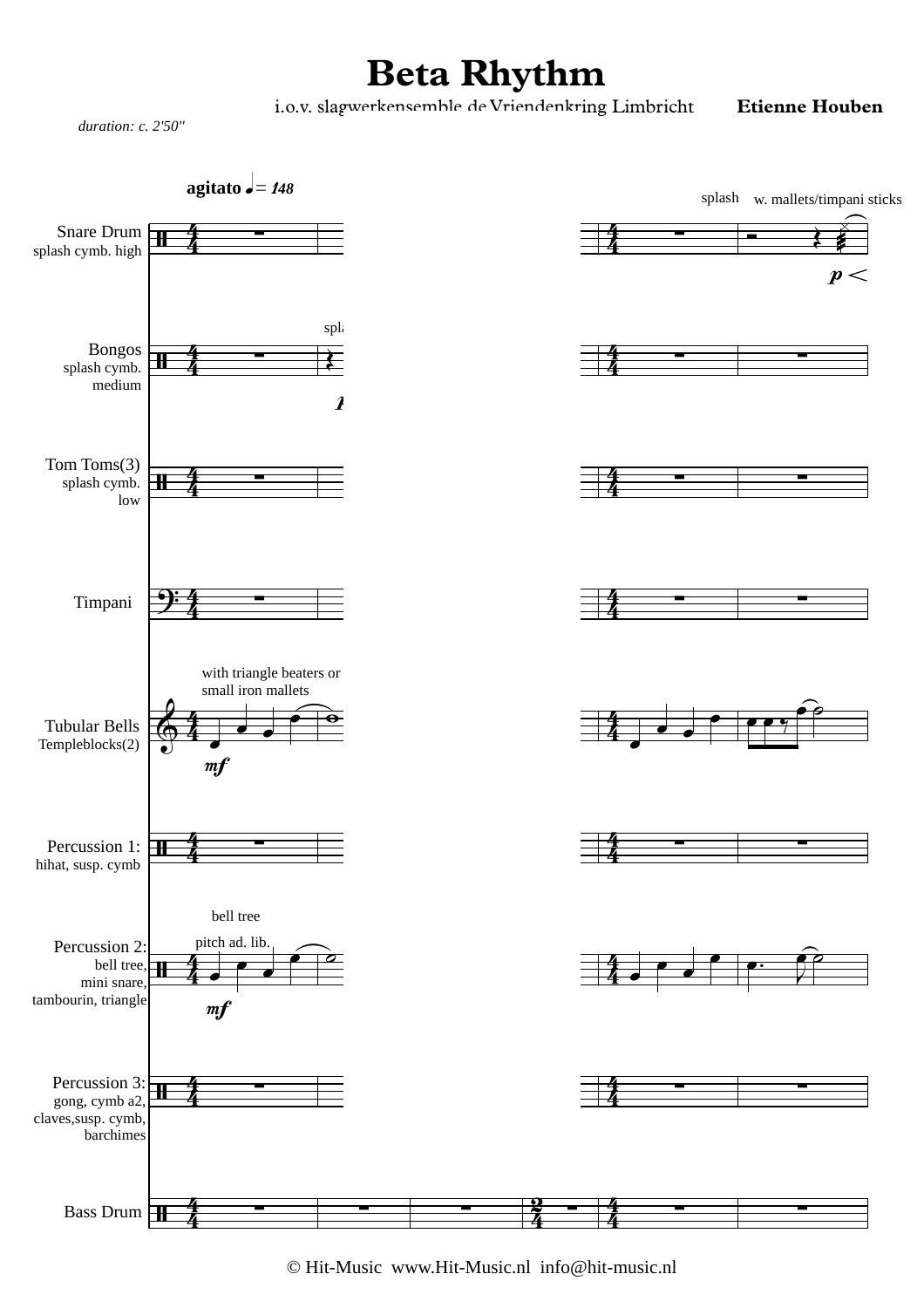Beta Rhythm

2



 $m f$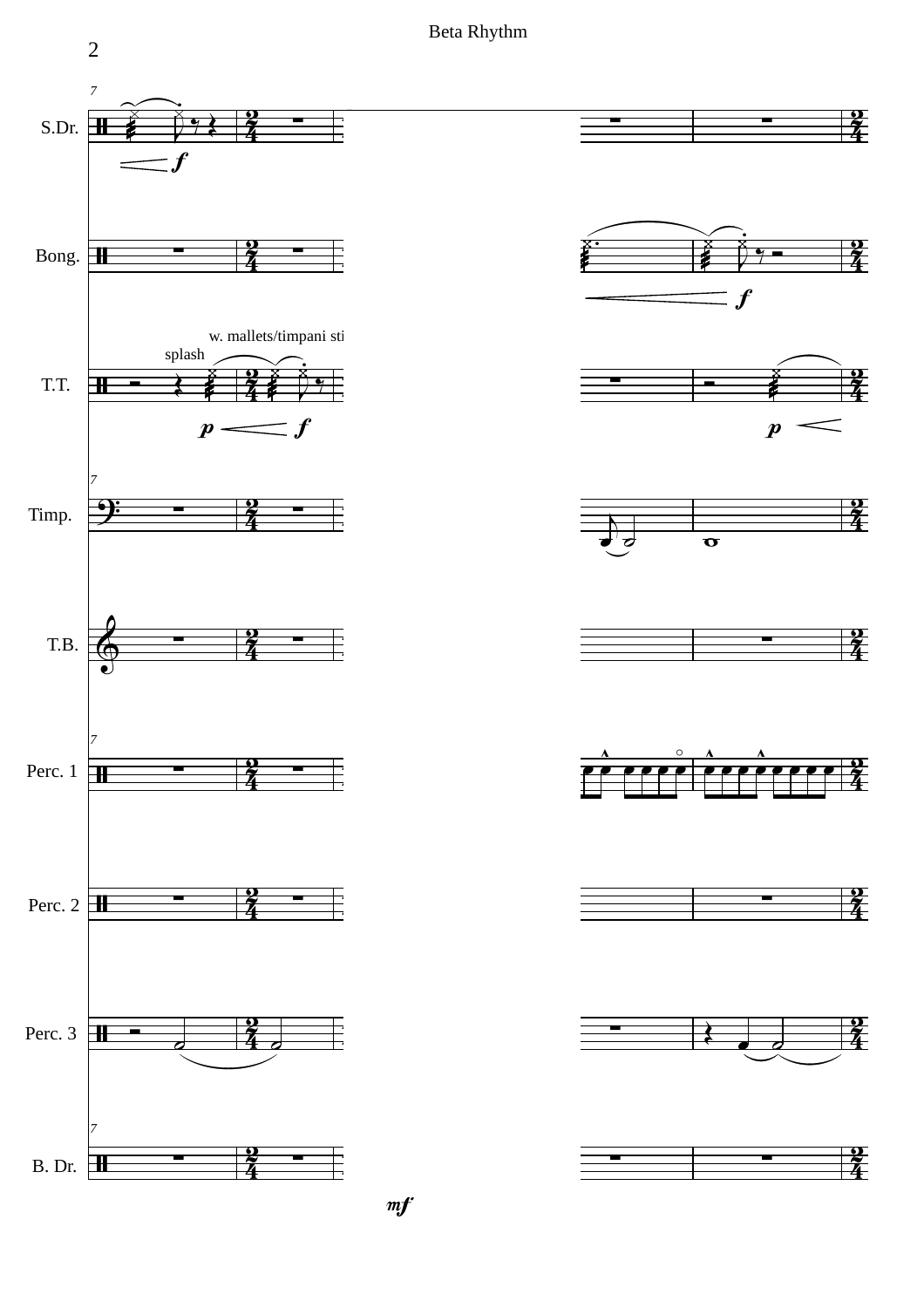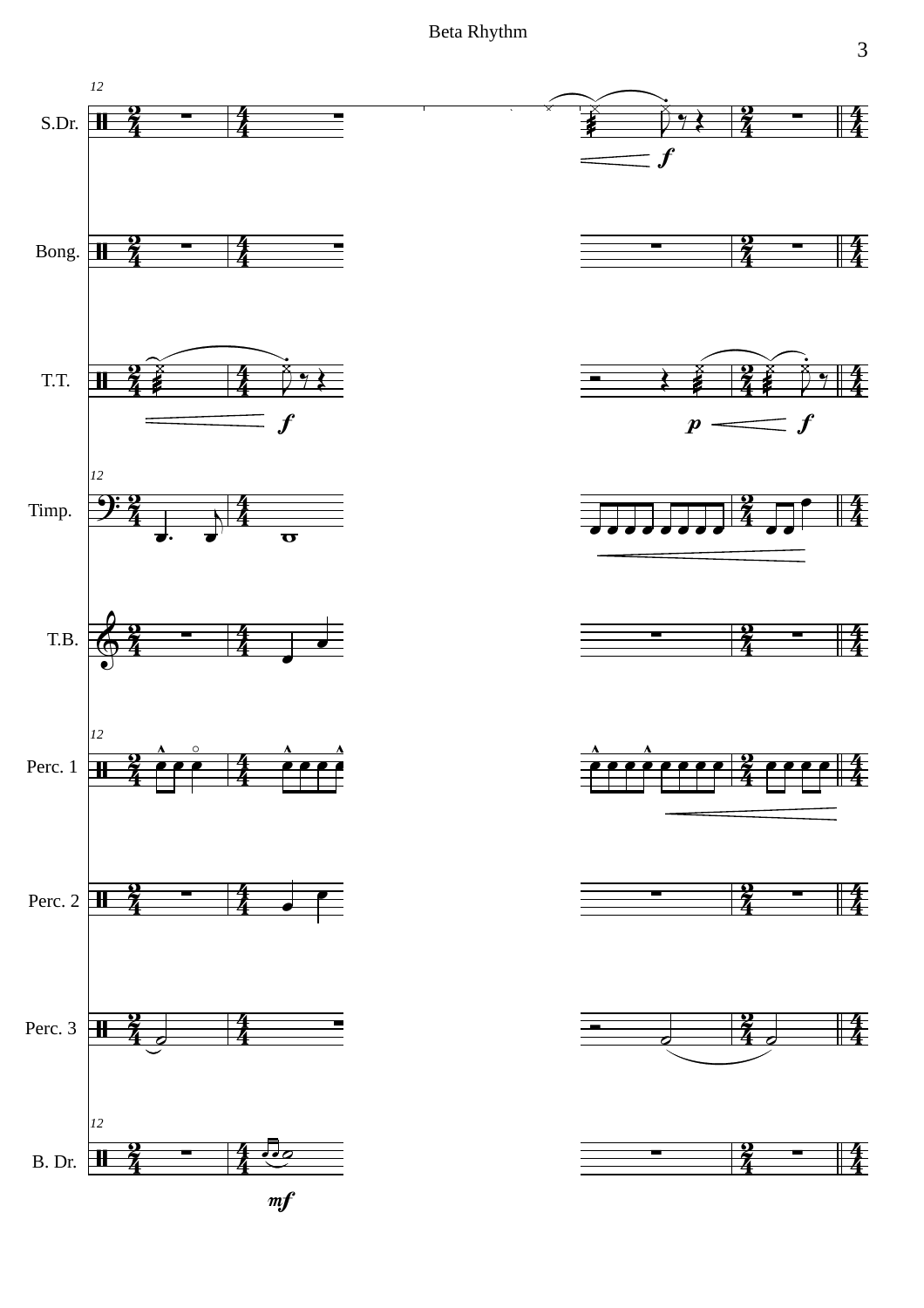

Beta Rhythm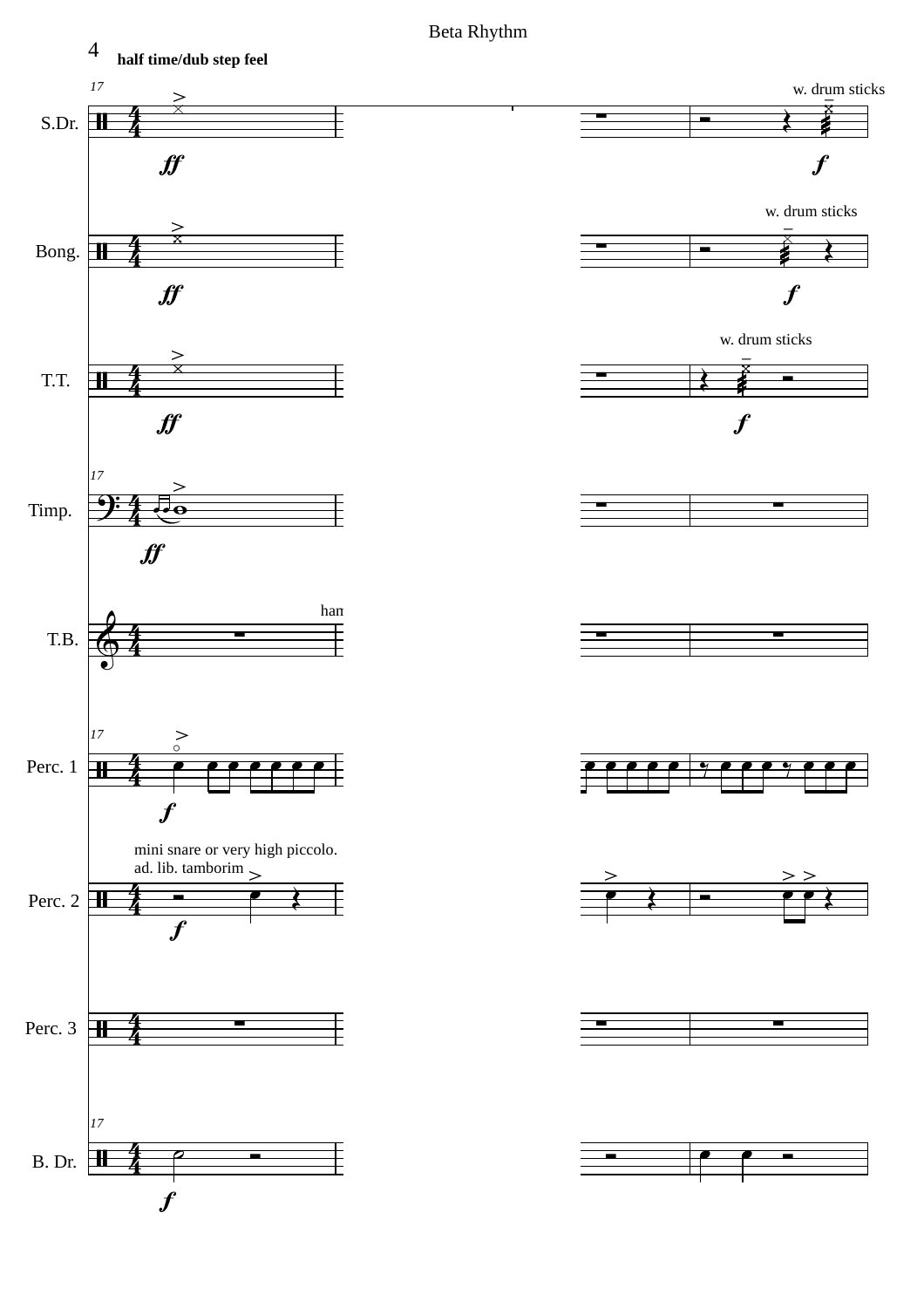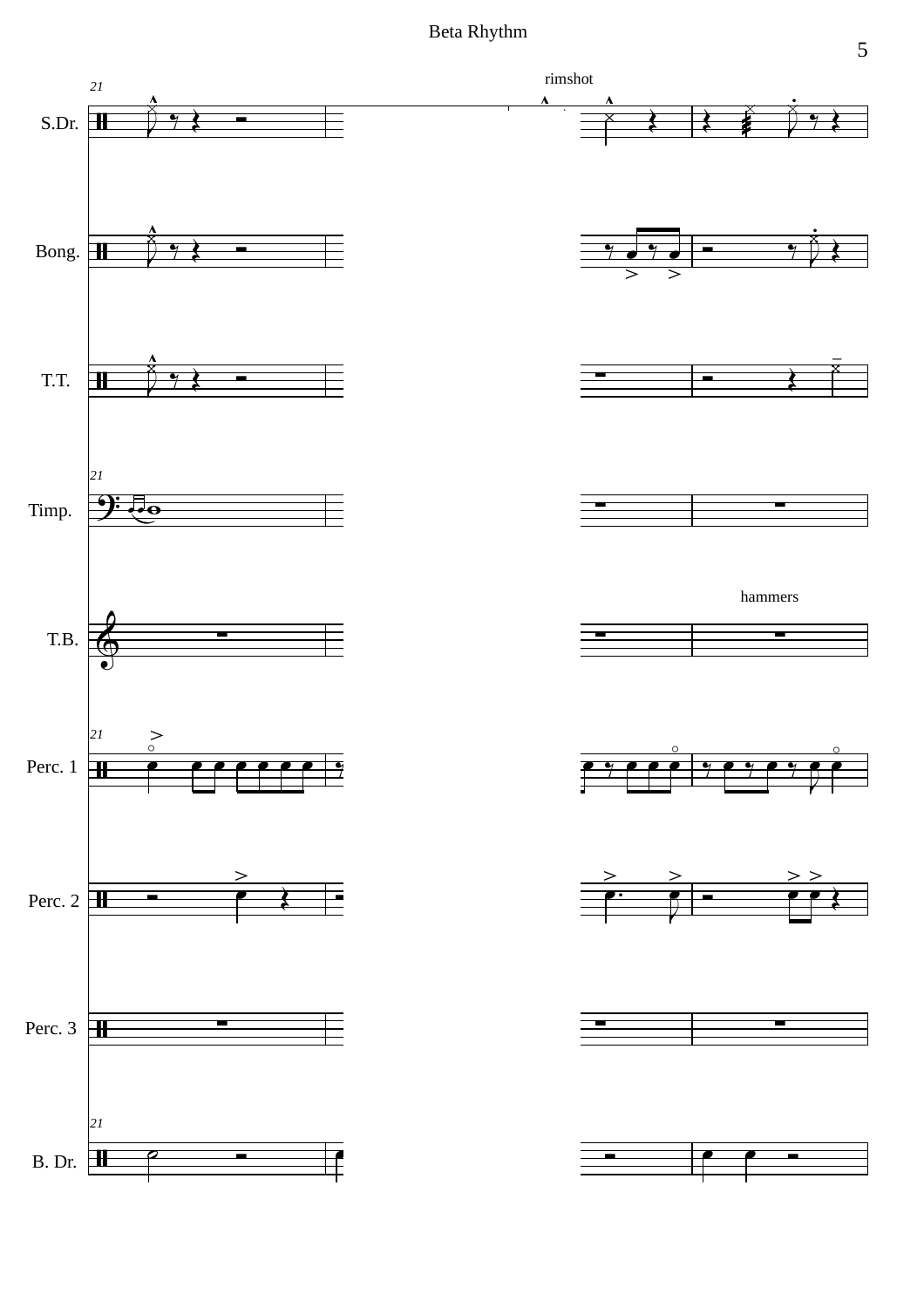





















B. Dr.  $\boxed{\pm}$ 

6

*25*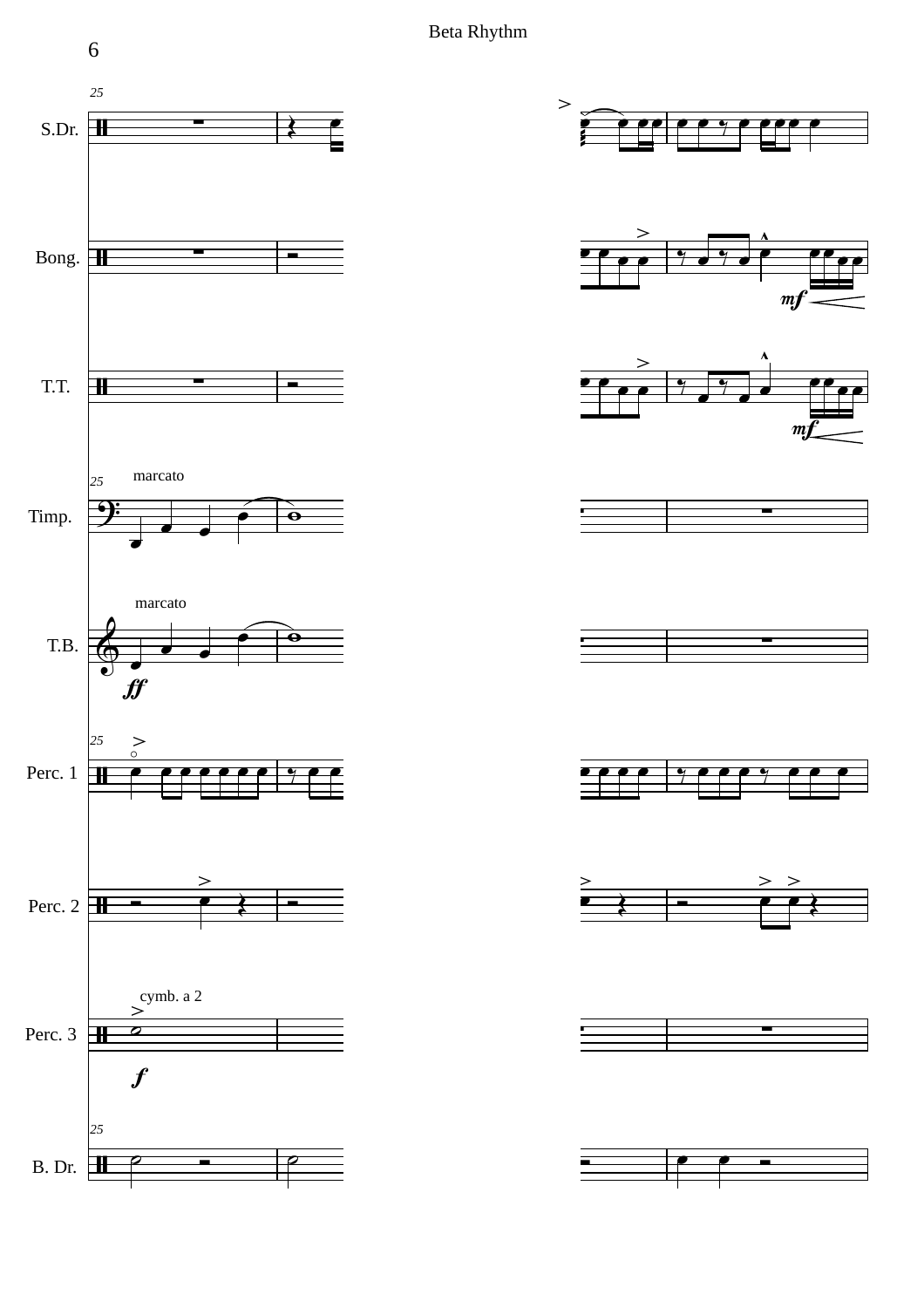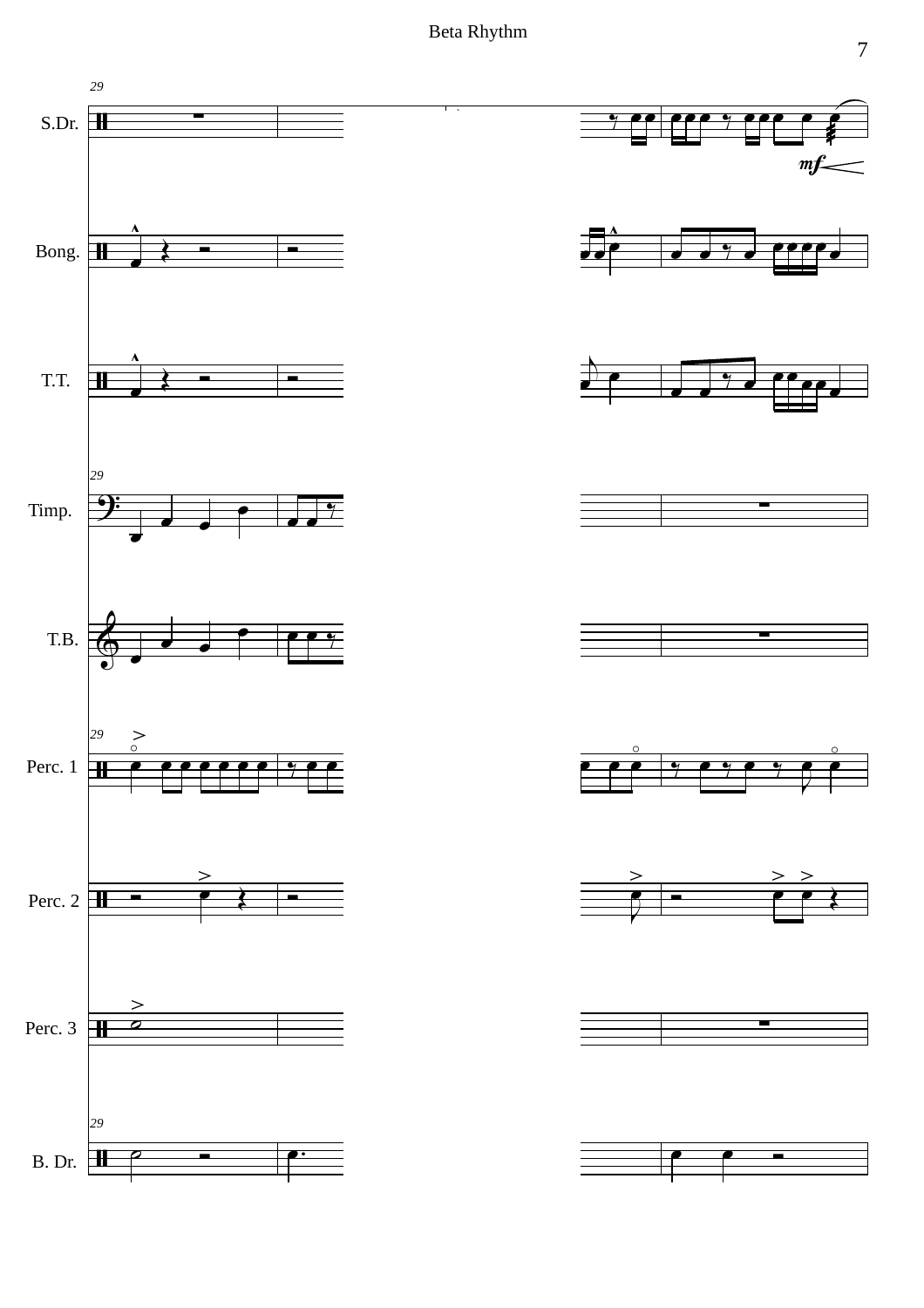æ

œ ≸<br>L

 $\overline{\boldsymbol{t}}$ 

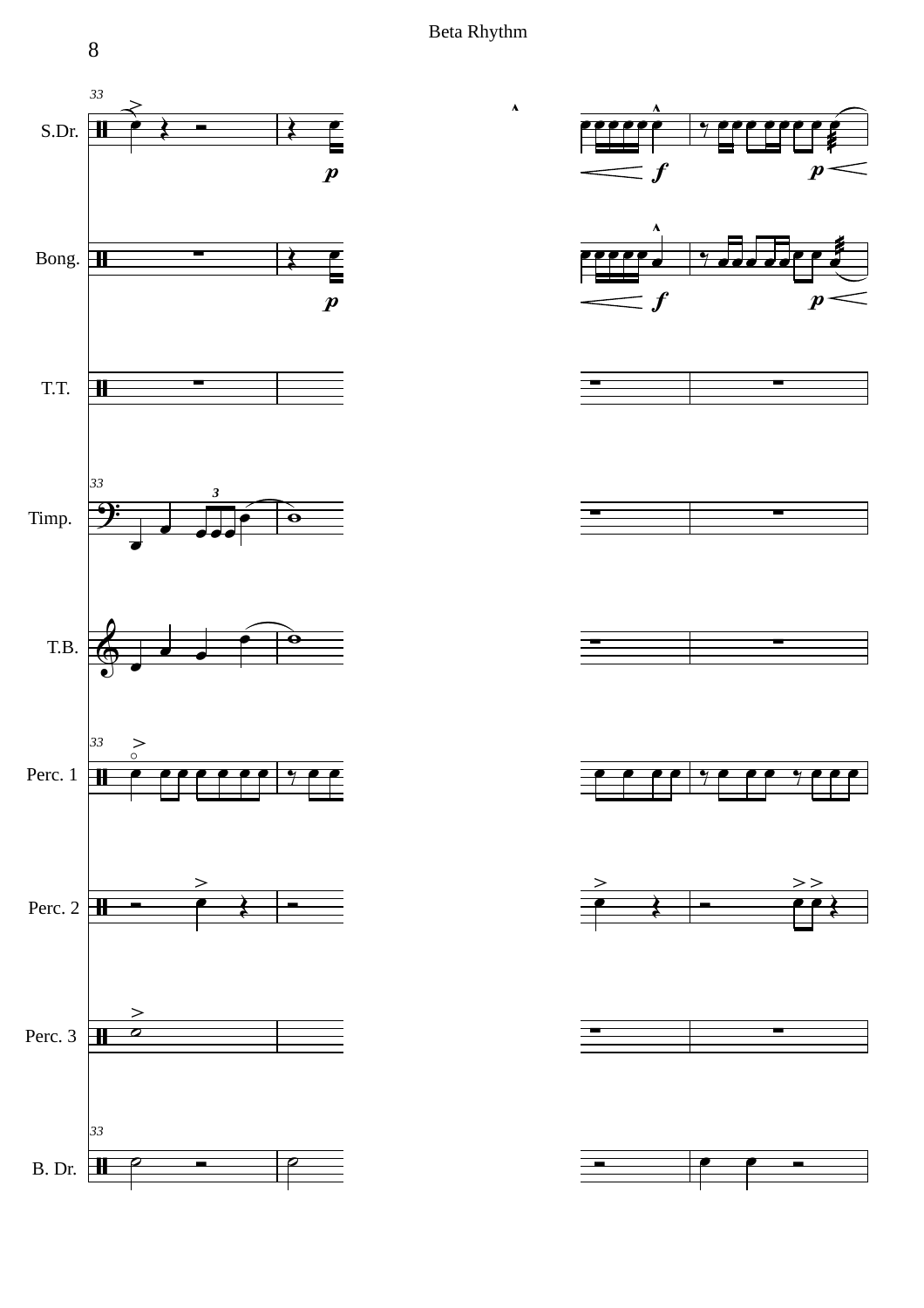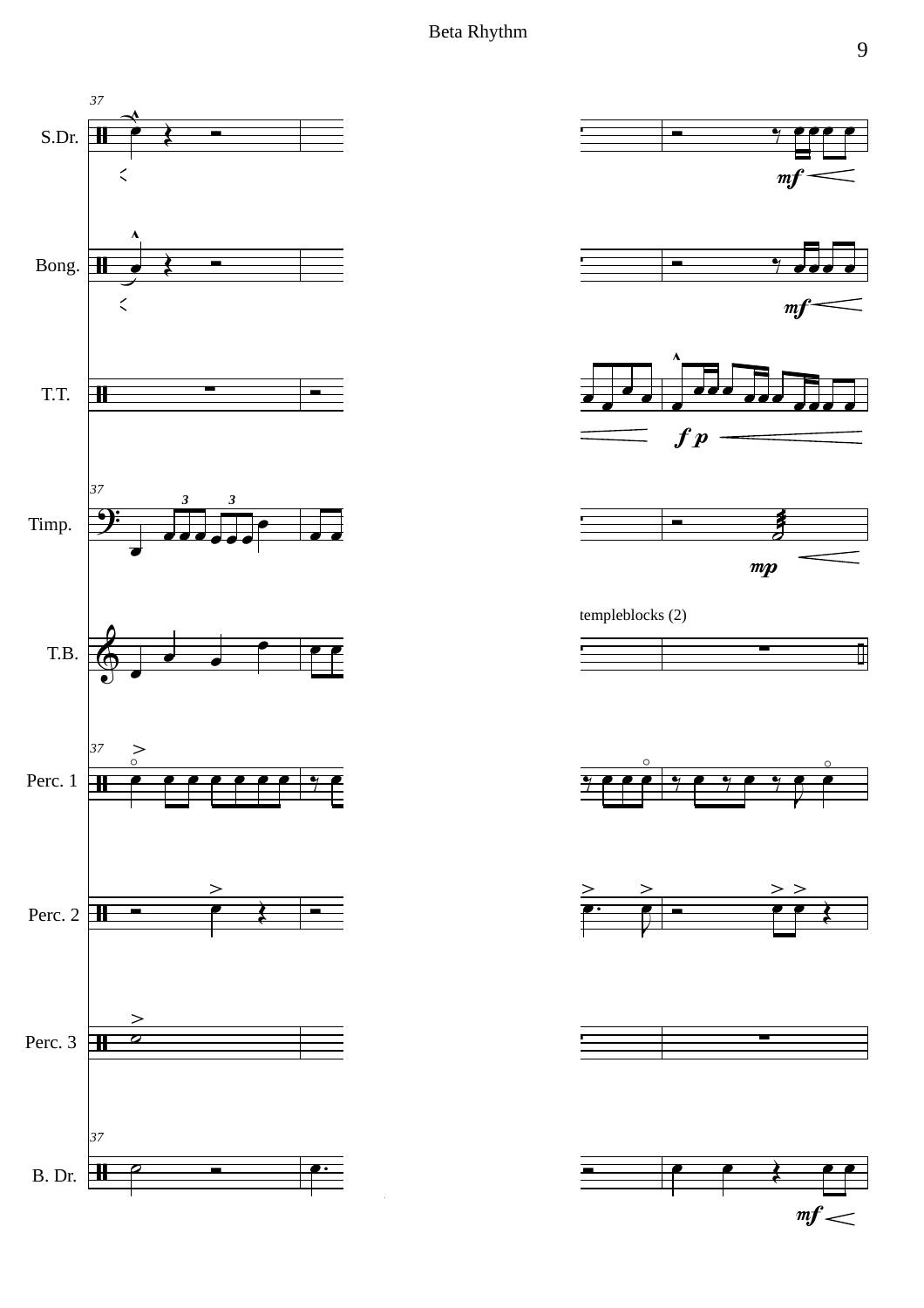Beta Rhythm



10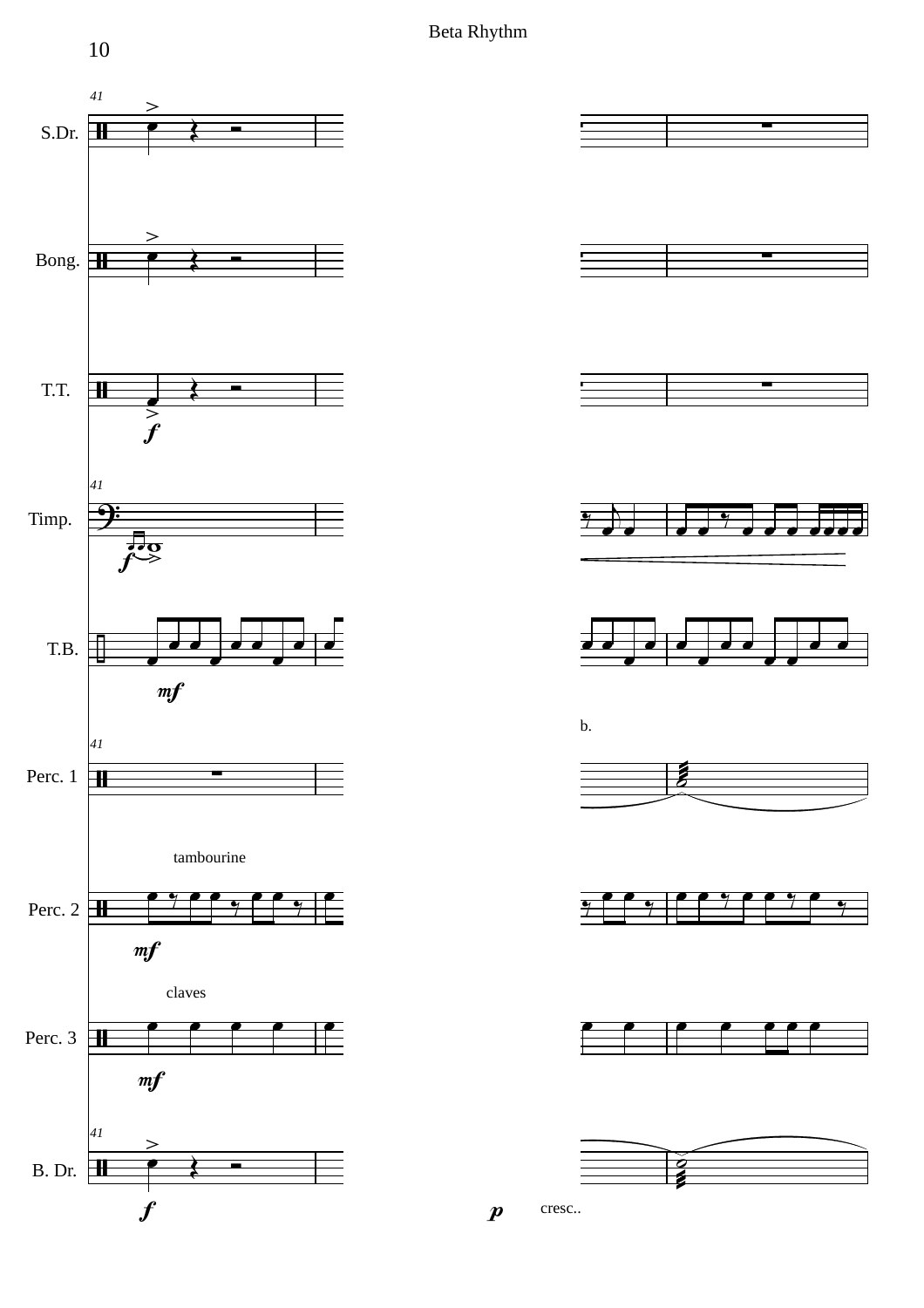## Beta Rhythm

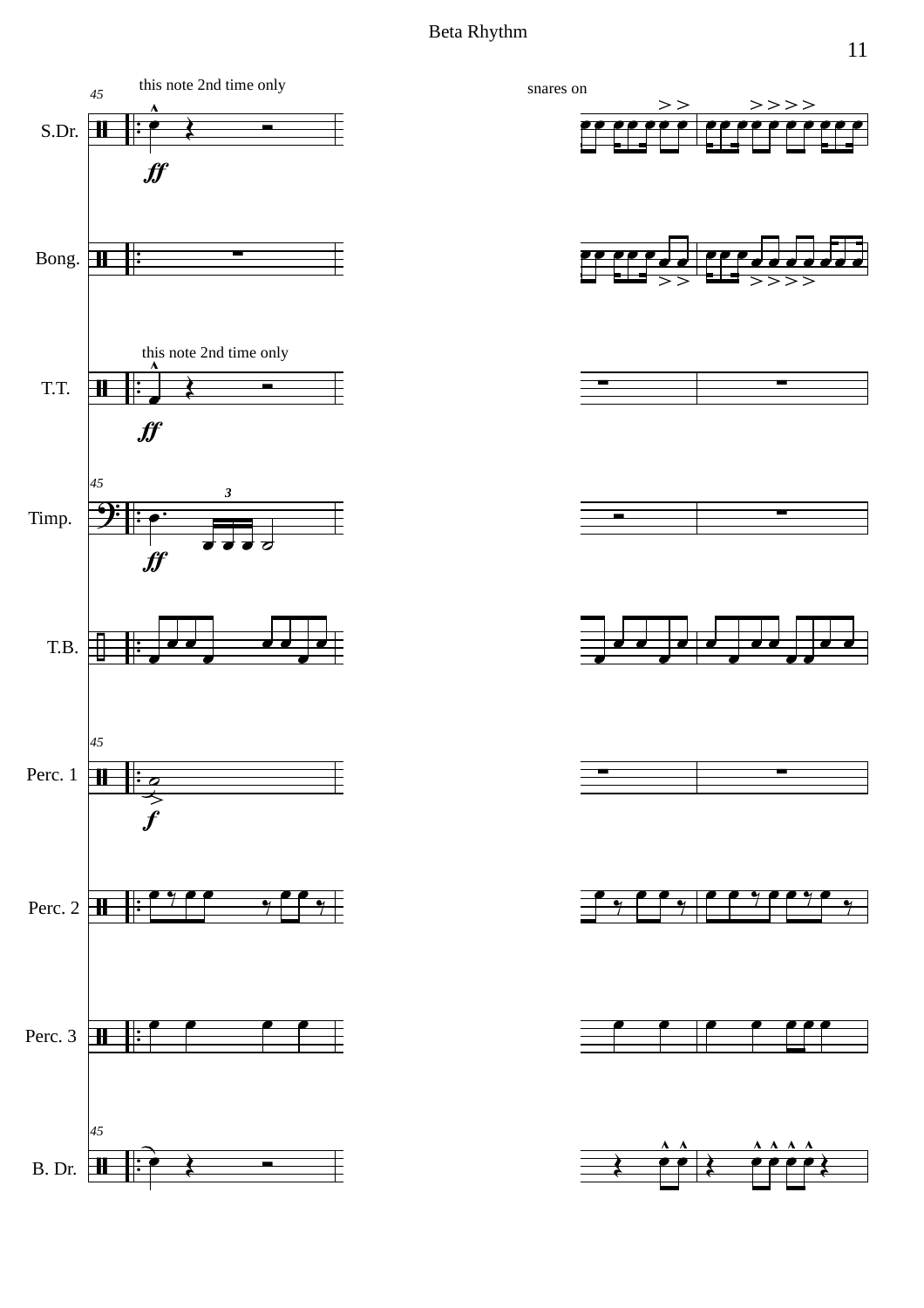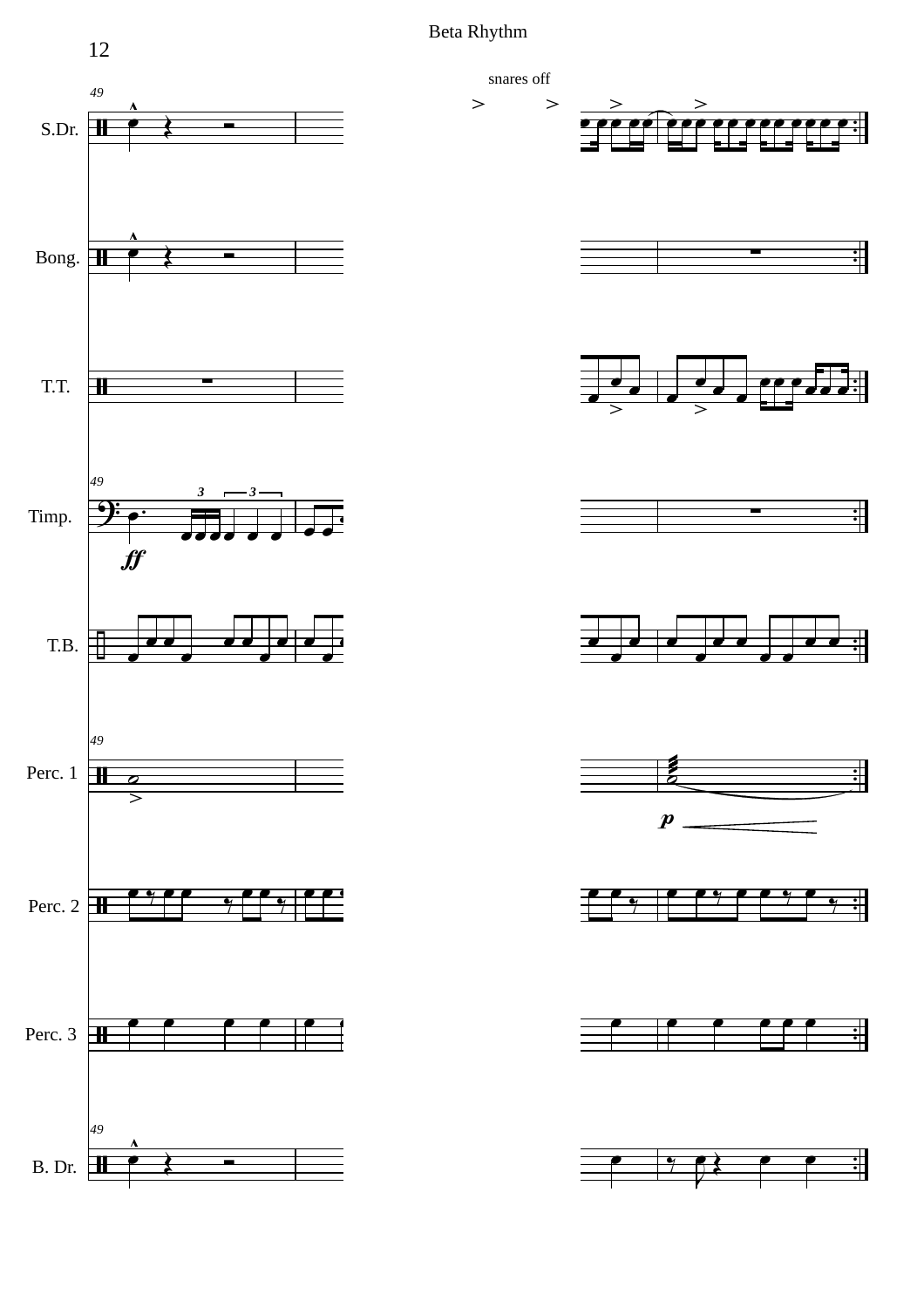



w. mallets/timpani sti















1st time tacet

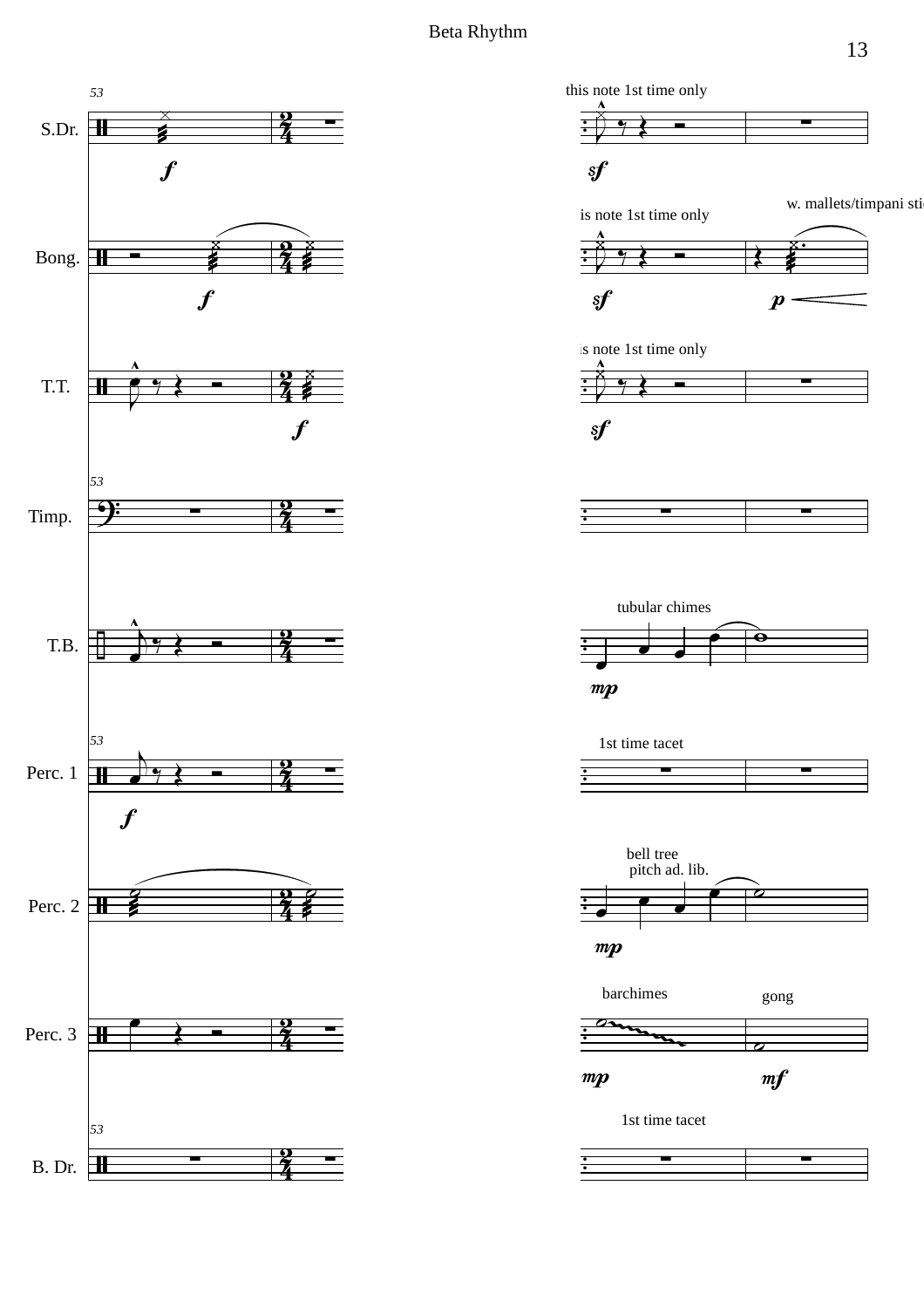



 $\ddot{\phantom{0}}$ .



















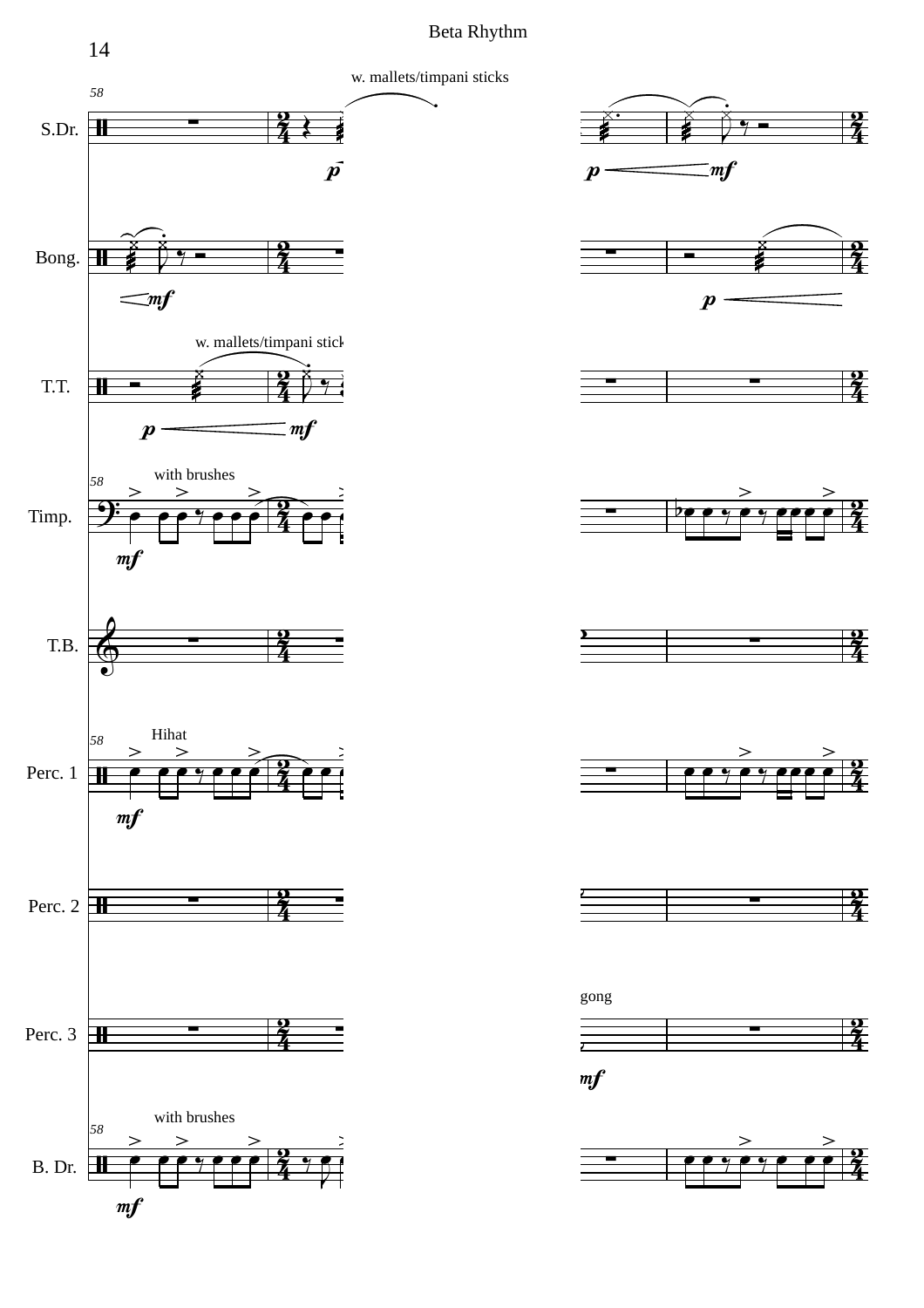







timpani sticks













cresc..

 $\boldsymbol{p}$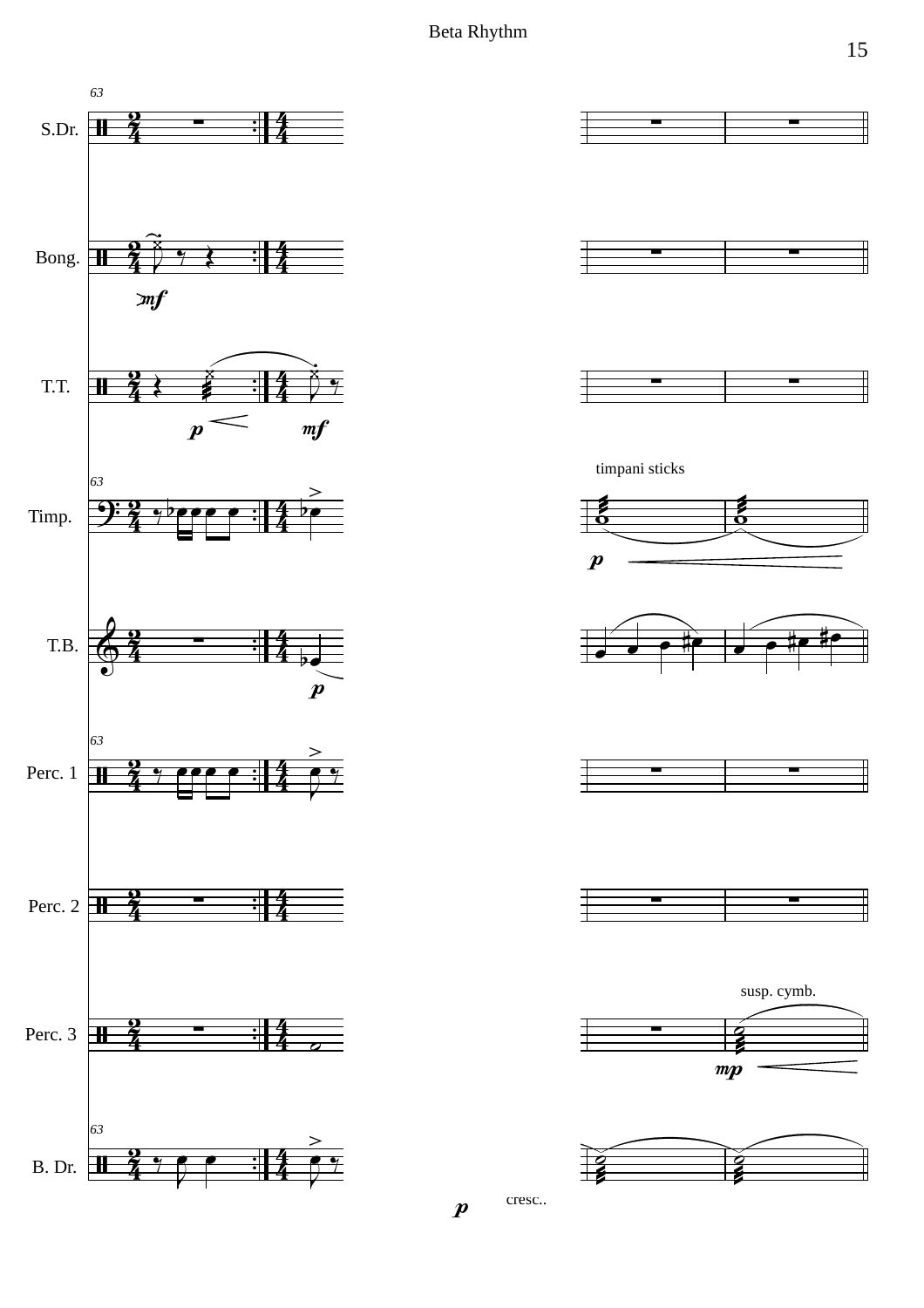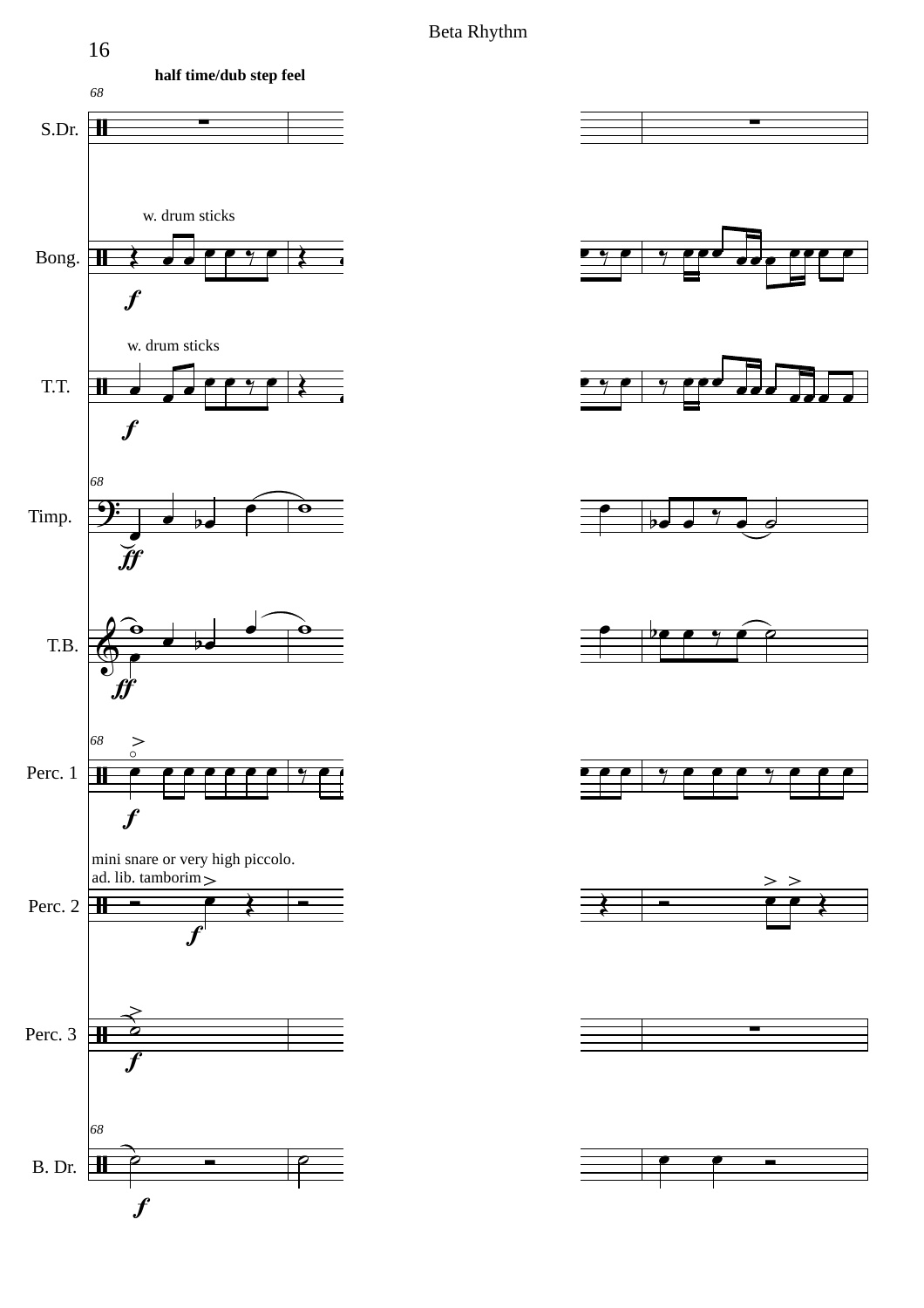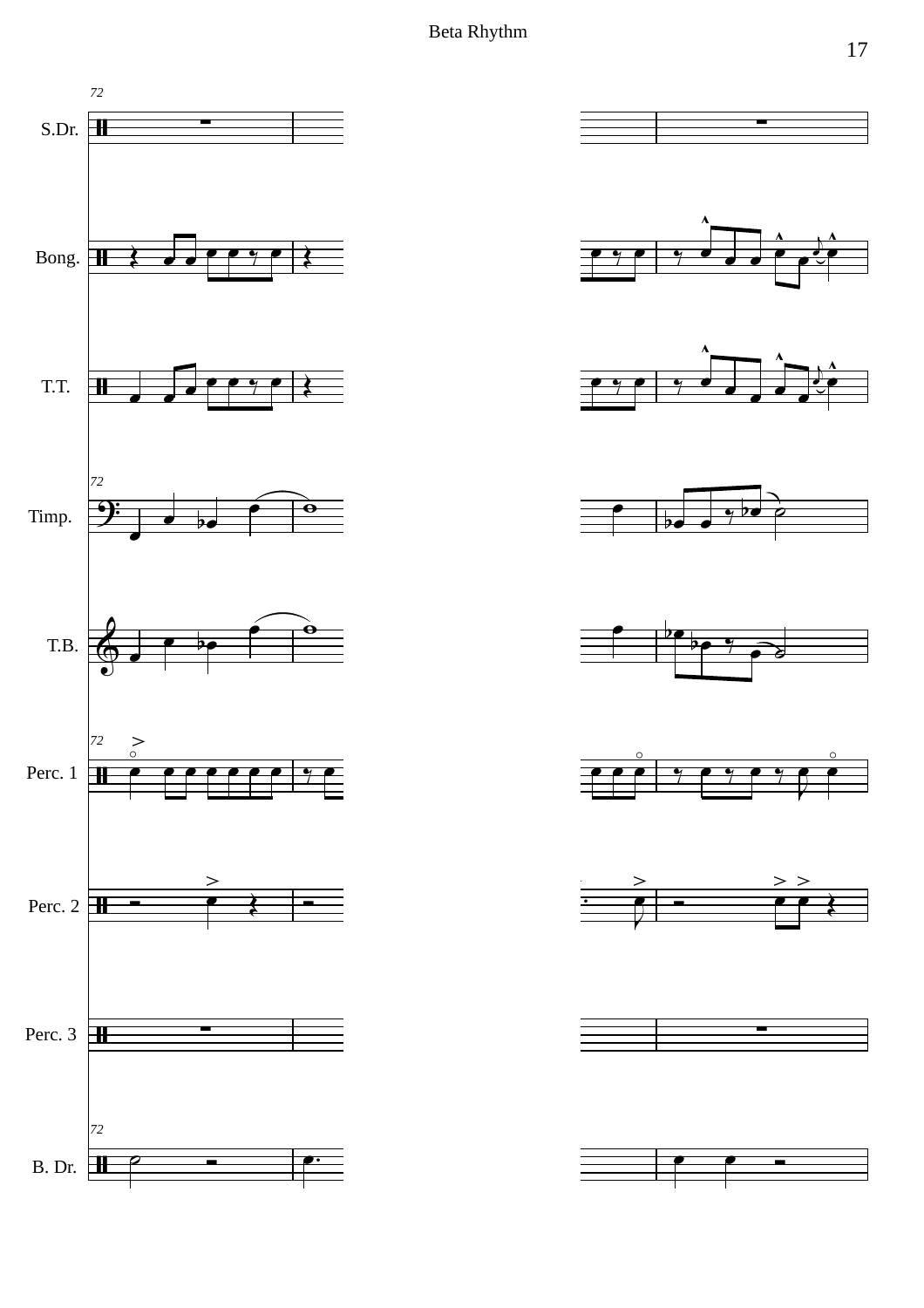œ

œ

 $\overline{\blacklozenge}$ 

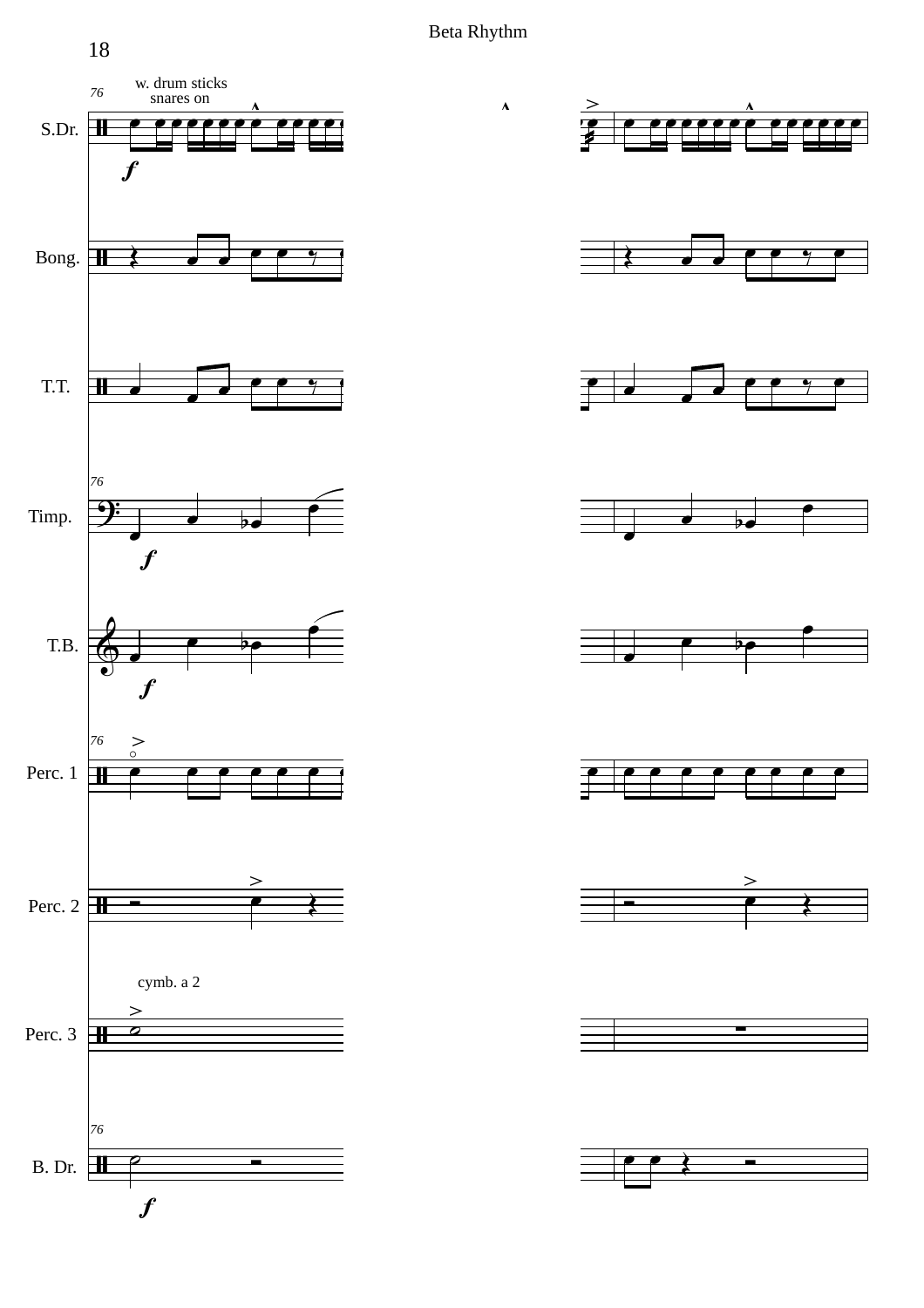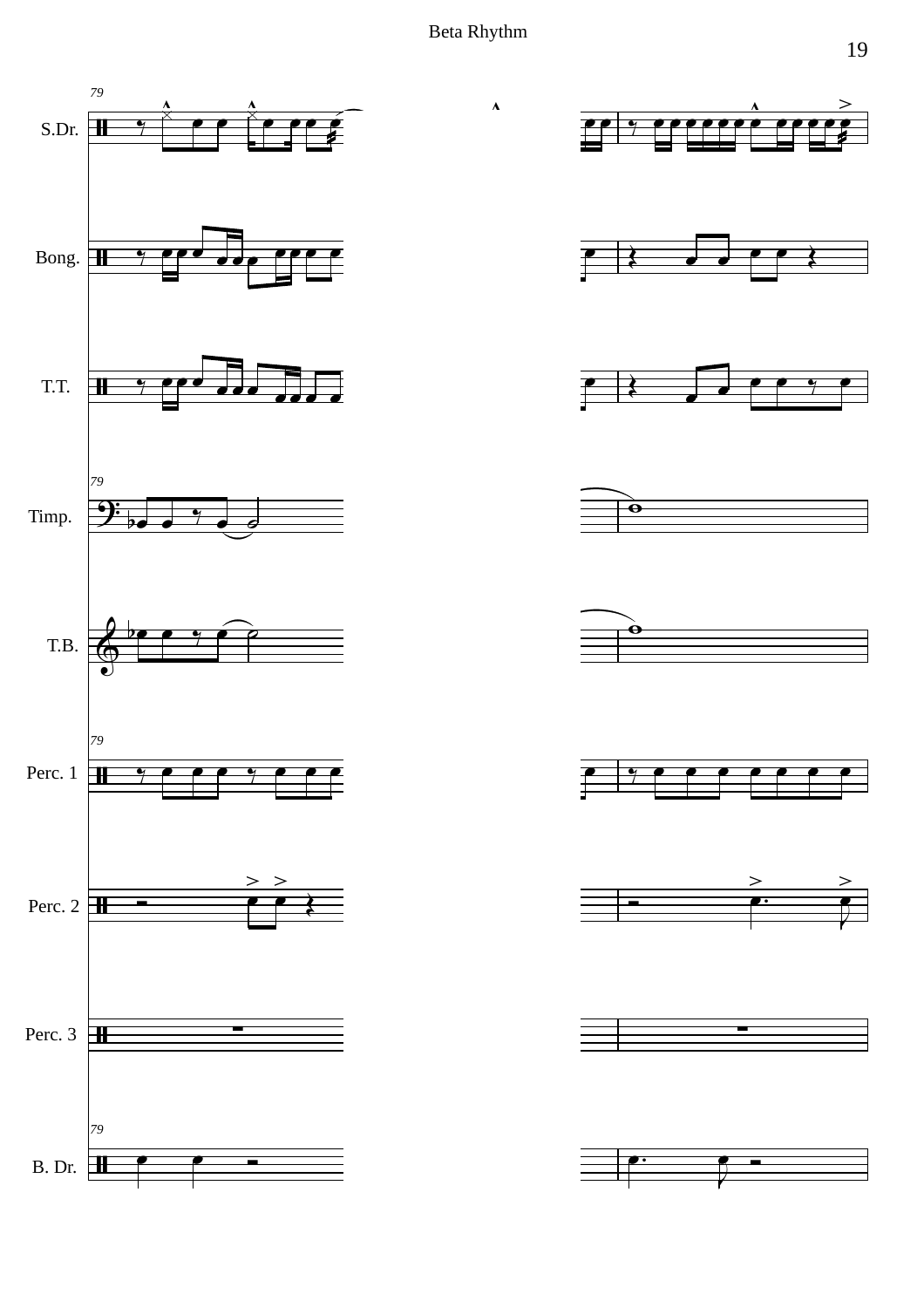Beta Rhythm